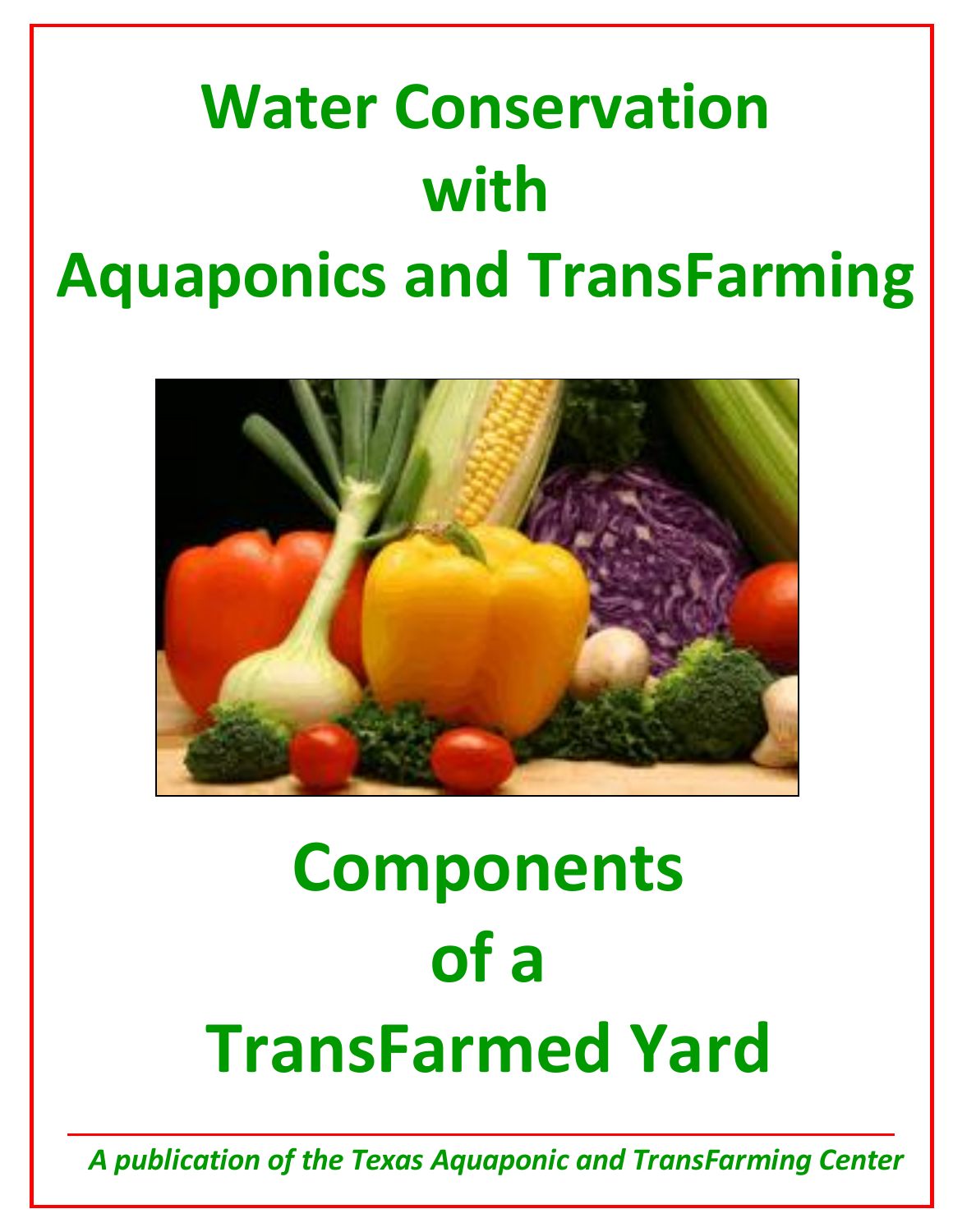### **Water Conservation with Aquaponics and TransFarming**

Here in Texas we face many obstacles to growing food in a "sustainable" fashion. What does sustainable mean? Well, it has a lot to do with producing food in a manner that is not interrupted by "outside influences". One of the major outside influences here in Texas is the weather – long seasons of heat, extended periods of cold, rapid changes between those two conditions, and no rain in between.

The entire premise of TransFarming (the process of transforming a backyard into a farmyard) was started on the realization the weather here in Texas can be brutal and a different approach must be taken to combat the elements in light of our modern challenges.

At the core of all this is water. Without water, nothing prospers. TransFarming is about "re-thinking" traditional gardening methods to address *regional environmental challenges* like droughts and water restrictions, while keeping in mind techniques for prosperous food production*.* These approaches involve growing food in ways that conserve water.



Weather wise, not much has changed from the days of our ancestors, but they used vastly different approaches to dealing with the climate than we do today. Following are a few techniques used to conserve water on a TransFarm.

#### **Wicking Beds**

Wicking beds have proven to be a viable solution to the Texas heat and water conservation. These simple structures, based on a raised bed garden, incorporate a reservoir underneath the bed to store water. The garden is watered through an exposed pipe which then wicks water upward through the soil to the roots where water is needed the most. There is minimal evaporation.

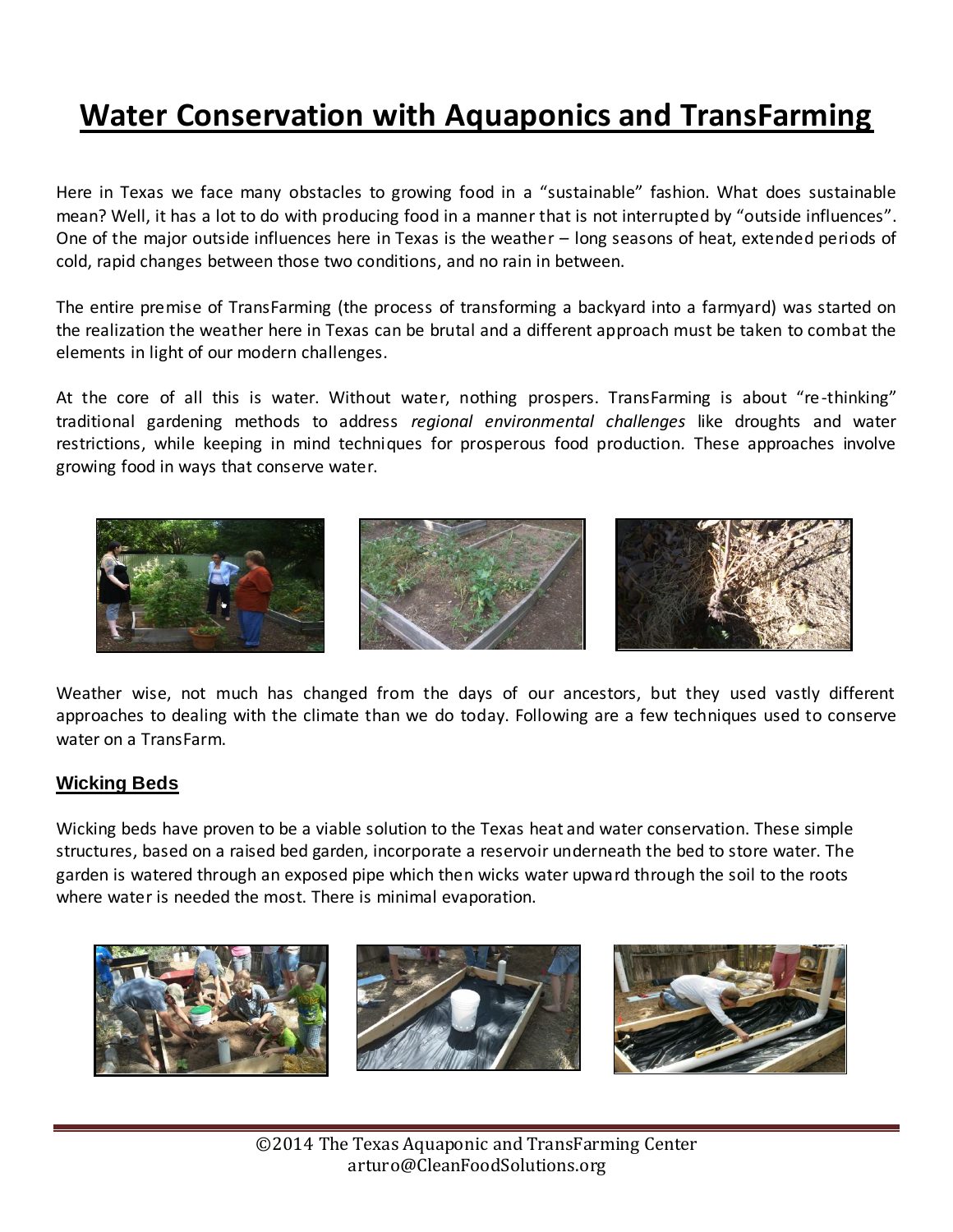#### **Traditional Raised Bed Gardens**

Traditional raised bed gardening involves selecting the correct structure and materials for a specific outcome base on environmental factors such as shading, sun path, wind direction and desired crop. Additionally, soil composition will play a very large part in crop success and water conservation. A simple small hoop house may be desirable to protect from direct sun and winter cold.



#### **Aquaponics**

Aquaponics is the combination of aquaculture (fish farming) and hydroponics (soilless plant production). With Aquaponics, the nutrient-rich water that results from raising fish provides a source of natural fertilizer for the growing plants. As the plants consume the nutrients, they help to purify the water in which the fish live. A natural microbial process keeps both the fish and plants healthy, and helps sustain an environment where all can thrive. Both the plants and fish are harvested.



#### **HugelKulture**

A HugelKulture is a type of raised bed garden that allows one to use organic materials that are too big to go in the compost. Over time, that is 3- 5 years, the materials in the bed decompose, and provide a slow release of nutrients for garden plants.

Because of its three-dimensionality, a HugelKulture raised bed garden combines the multiple functions of rainwater harvesting, catchment, and irrigation using no cistern, pumps, or pvc pipes. Done properly, there may be no need to water all summer!

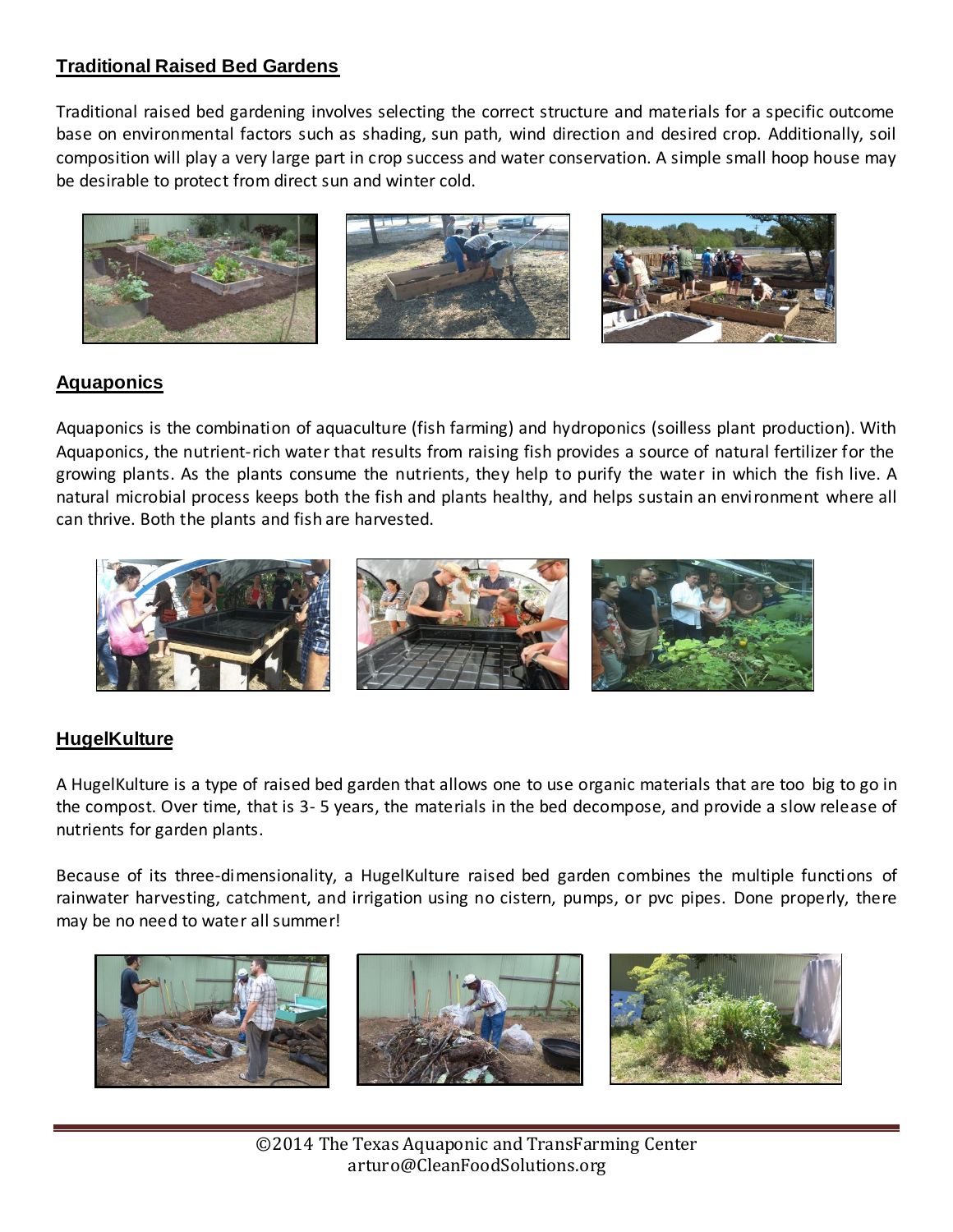#### **Keyhole Gardens**

A keyhole garden uses the same principle as a HugelKulture in that decomposing matter is used to absorb and retain water in the soil. Large amounts of "rotting" wood and kitchen scraps are used in the soil which is stacked within layers of cardboard and paper. Kitchen scraps are also added to the bed via a foot-wide tube which nourishes the entire system. A wedge is cut in the circular bed to access the tube, which makes the garden look like a keyhole when viewed from above.



#### **Hoop House/Monkey Huts**

One of the major concerns with growing food (and fish) in the winter is the cold. The wind does not help much either. Greenhouses are expensive, and any constructed structures tend to be somewhat permanent.

Enter the simple Monkey Hut. These structures are by their very nature flexible, and designed to withstand strong wind and rain (dust too). Built correctly, they are easily dis-assembled in the Spring, or used to support a shade cloth in the Summer.



#### **Tank Gardens**

These wonderful structures are perfect for small yards and, like a Hugelkultures and Keyhole gardens, use compost as its method for growing great food. The perimeter is simply rolled metal available at any home improvement store. Since the border is made of metal, it will last for many years, only getting better each year due to the decomposition process.



©2014 The Texas Aquaponic and TransFarming Center arturo@CleanFoodSolutions.org